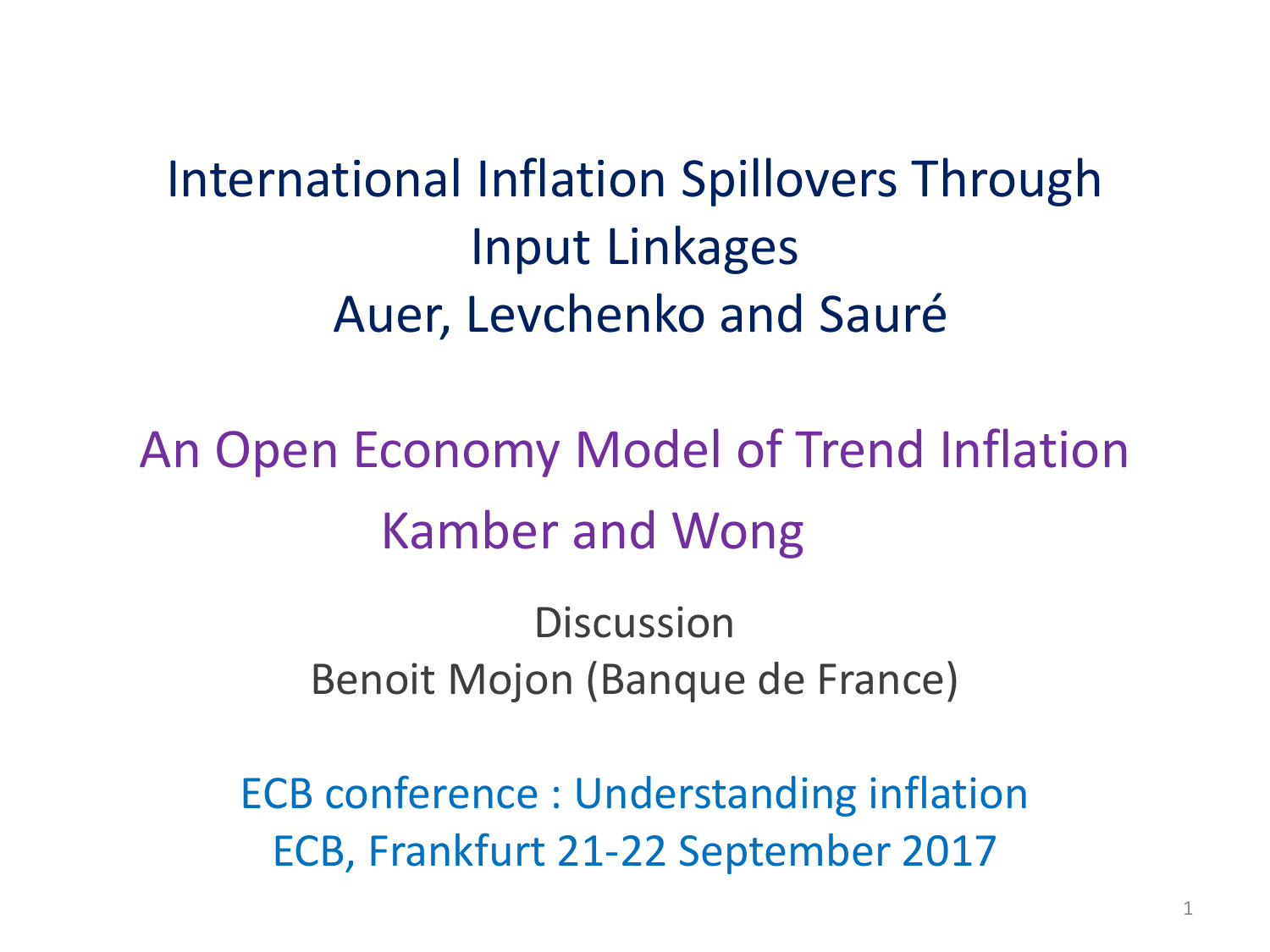# **Outline**

- ALS find that PPI inflations
	- are more "correlated" than cost spill overs would suggest => inflation is largely "global"
	- Common/global inflation is "sectoral"
- KW find that trend CPI inflation is essentially "domestic"
	- Deviations from trend is "sectoral", i.e. oil
- 3 main comments
	- Is inflation is low today because of oil prices?
	- "Domestic" wage Phillips curves remain highly relevant
	- Openness/globalisation seem far less lowflationary than labor supply of elderly workers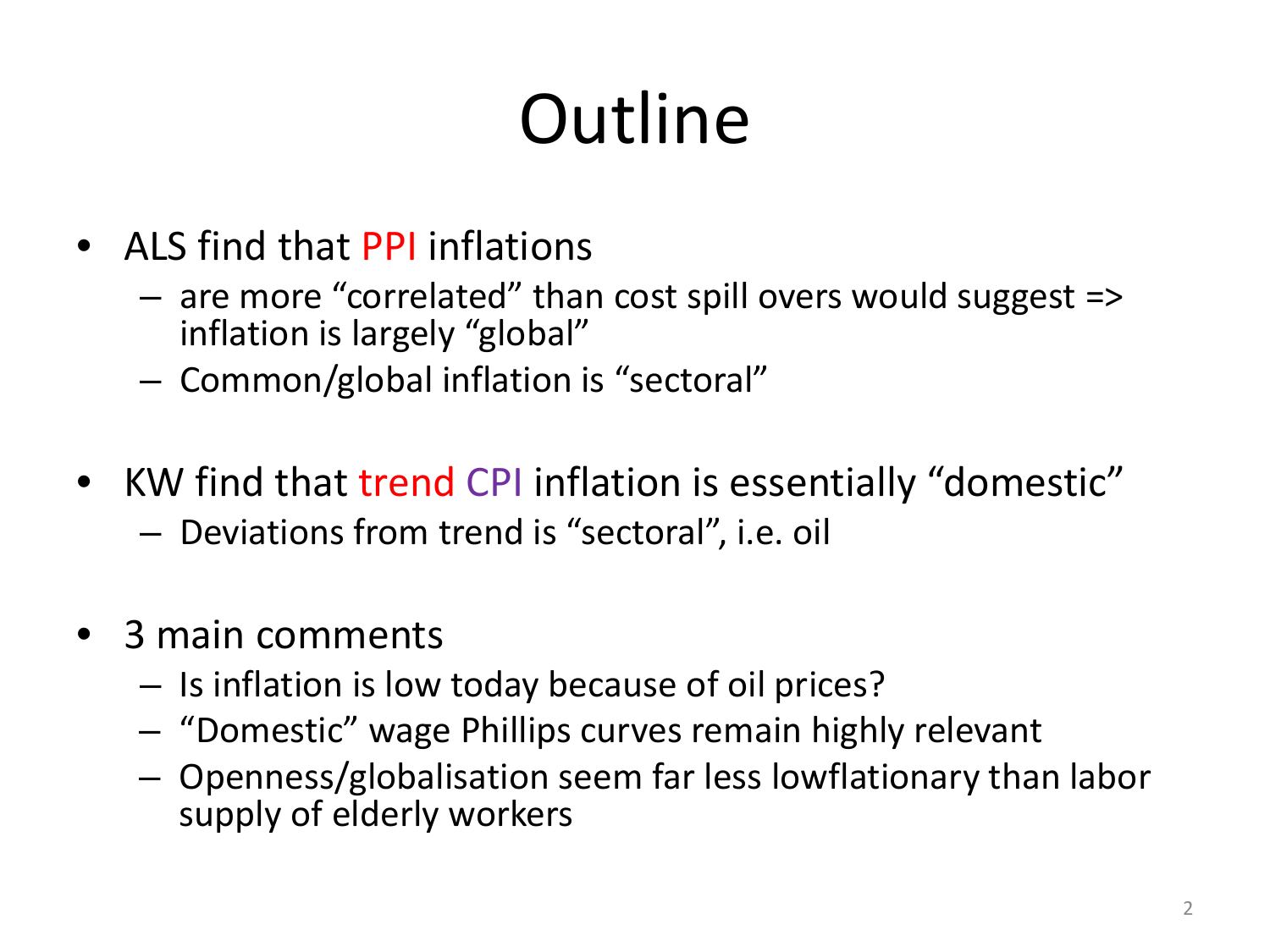## Auer, Levchenko and Sauré

 $PPI_{(j,s,t)} = B PPI_{(j,s,t)} + C_{(j,s,t)}$ 

1. Estimate the part of PPI not mechanically due to the **input-output** spill- overs

 $C_{(i,s,t)} = (1 - B)$  PPI<sub>(i.s.t)</sub>

2. What is "**common**" across countries in PPI $_{(i,s,t)}$  and in  $C_{(i,s,t)}$ 

 $PPI_{(j, t)} = \lambda_j F_{(t)} + \varepsilon_{(j, t)}$ ; C<sub>(j, t)</sub>= $\mu_j G_{(t)} + \zeta_{(j, t)}$ 

3. Var (**λ<sup>j</sup> F(t)** )/ Var(PPI(j, t) ) > Var (**μ<sup>j</sup> G(t)** )/ Var(C(j, t)) implies amplification of the **input-output structure B**

**Result #1: inflation is "mechanically-structurally common-global" Result #2: Once controlling for sectoral shocks the global factor account for a small share of the variance of inflation**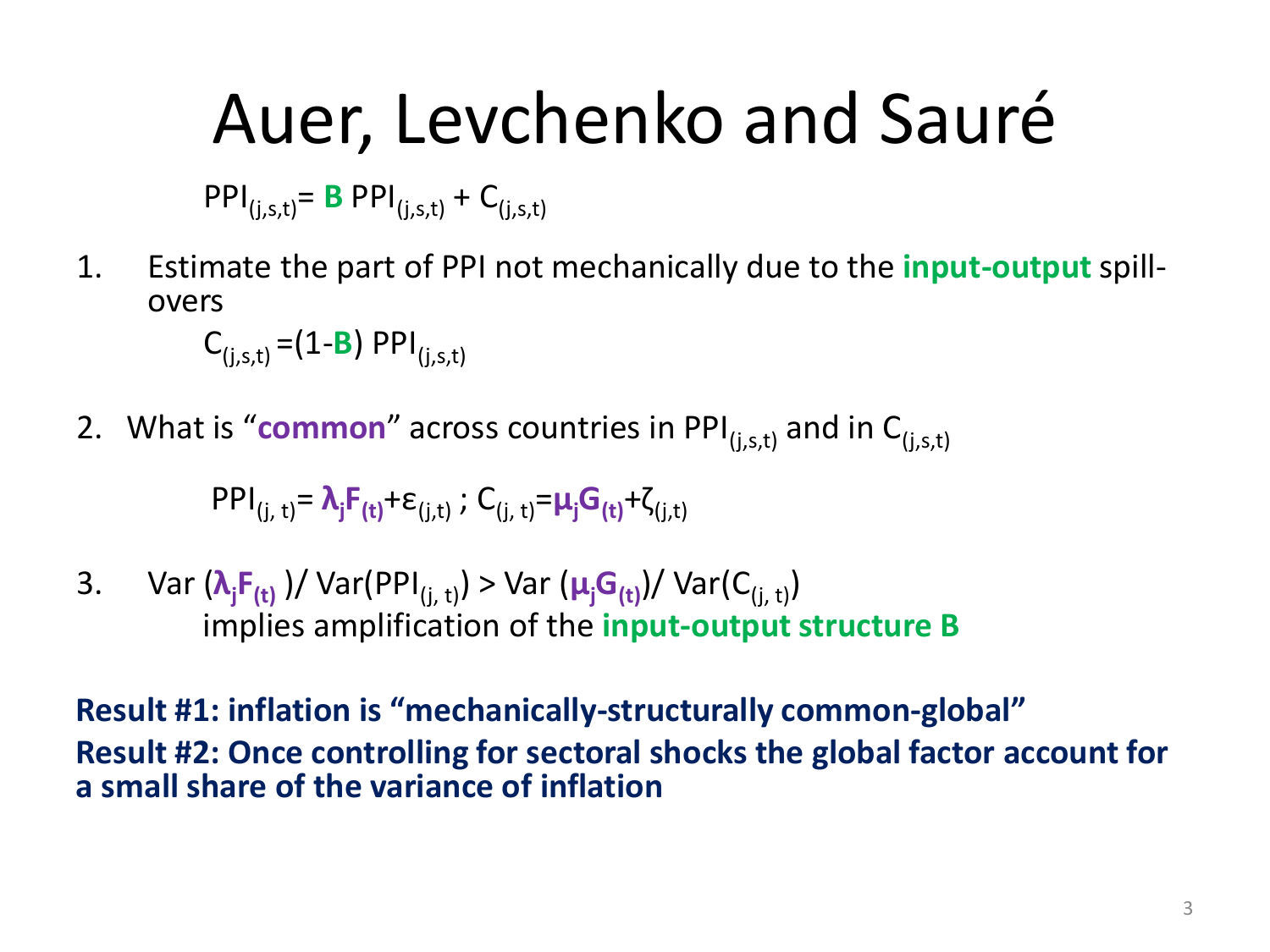## Kamber and Wong

1.  $\pi_{(t)} = \tau_{(t)} + \pi_{(t)}$ ,  $\tau_{(t)} =$  inflation trend 2.  $[\tau_{(t)} \pi_{(t)} ... u_{(t)} ...]$  modelled as a two blocks FAVAR that includes domestic and international variables

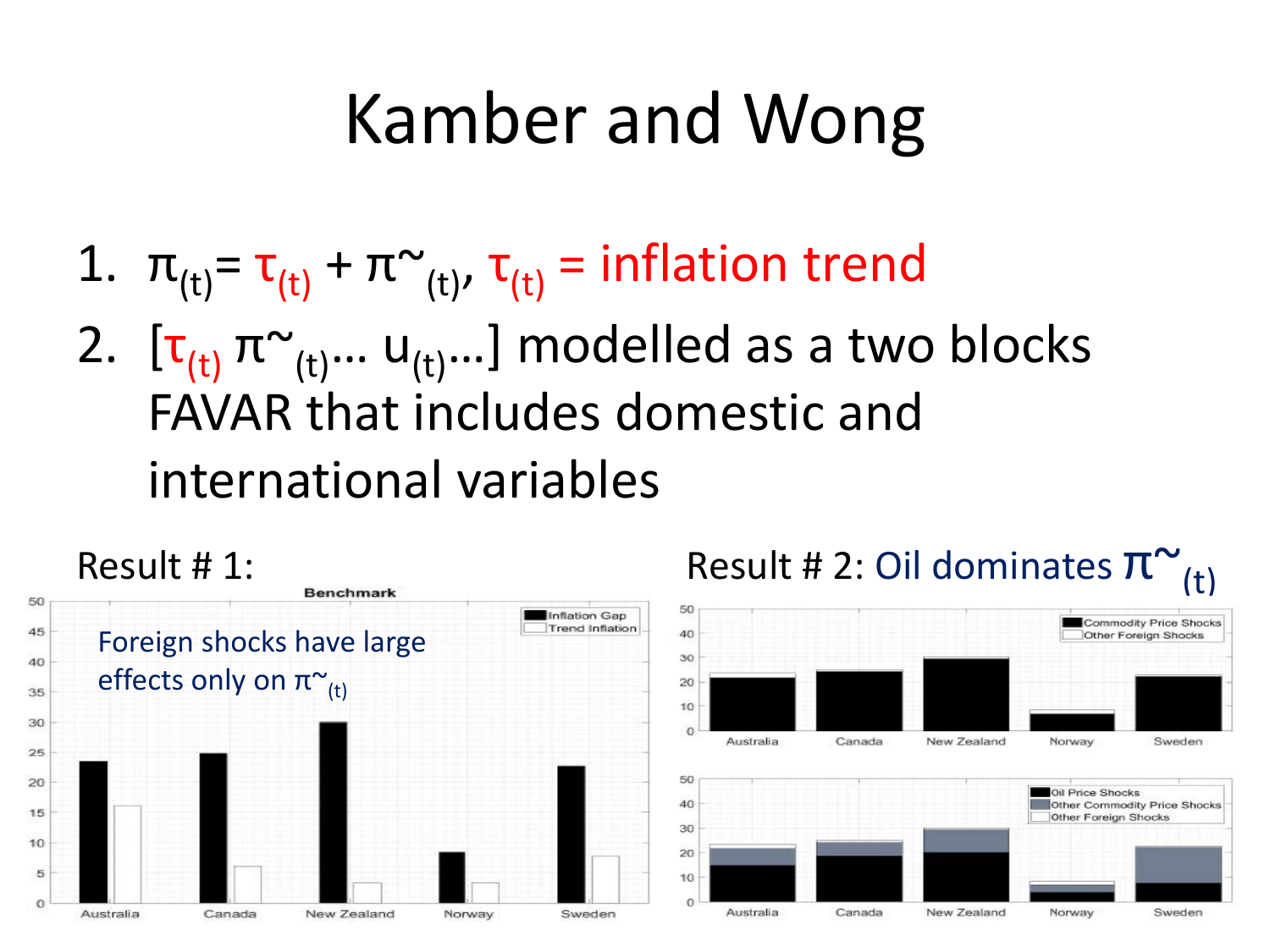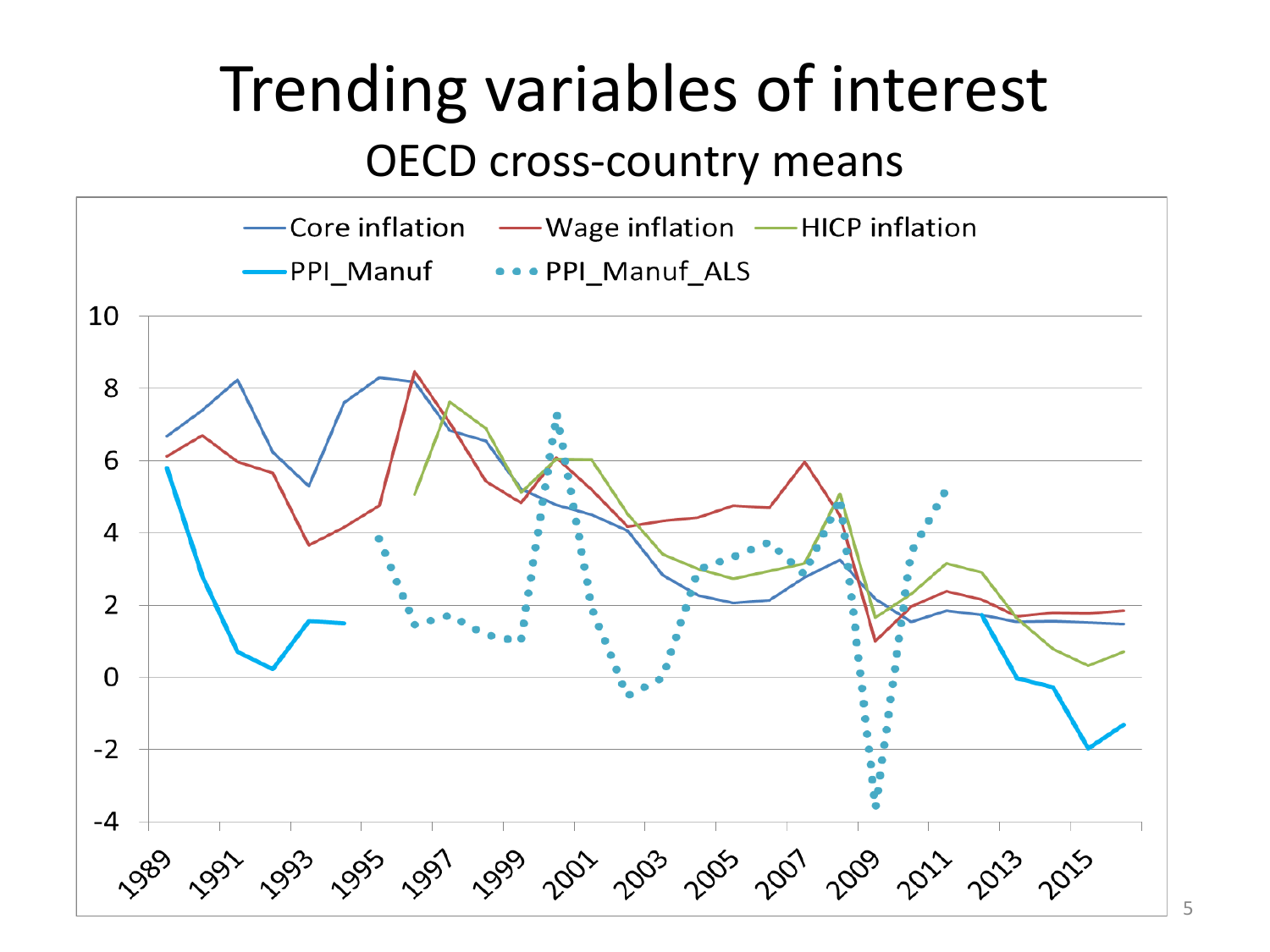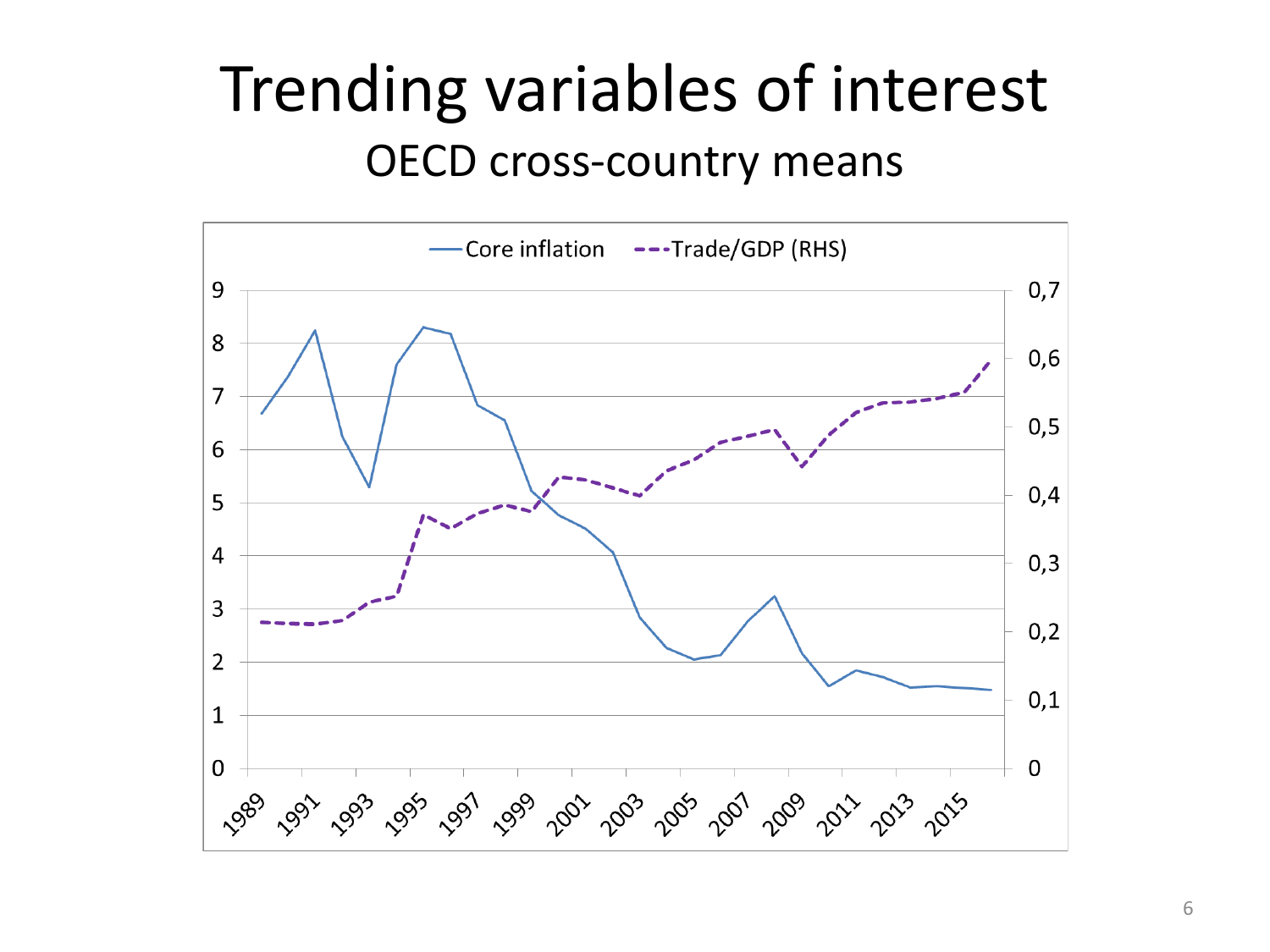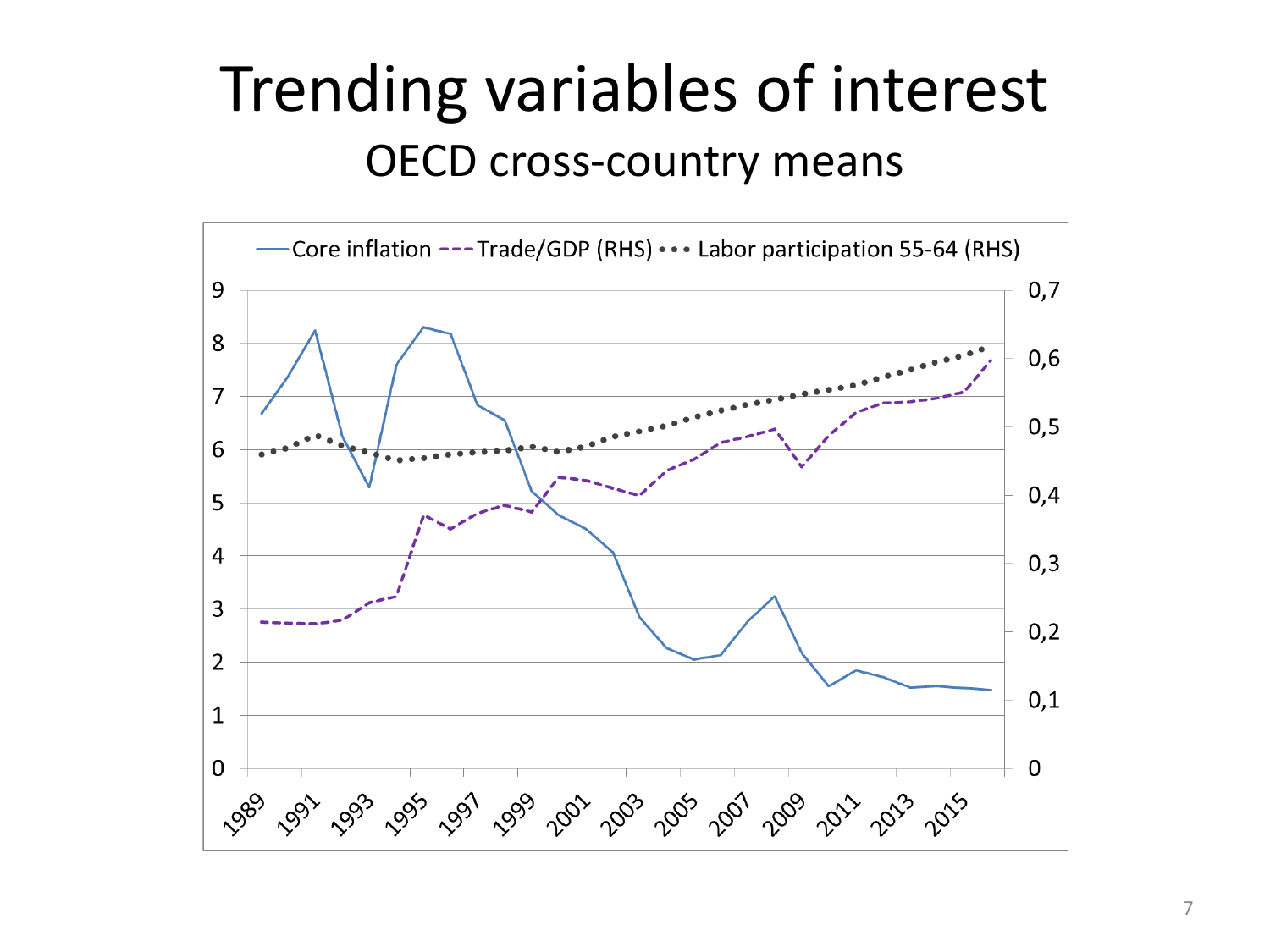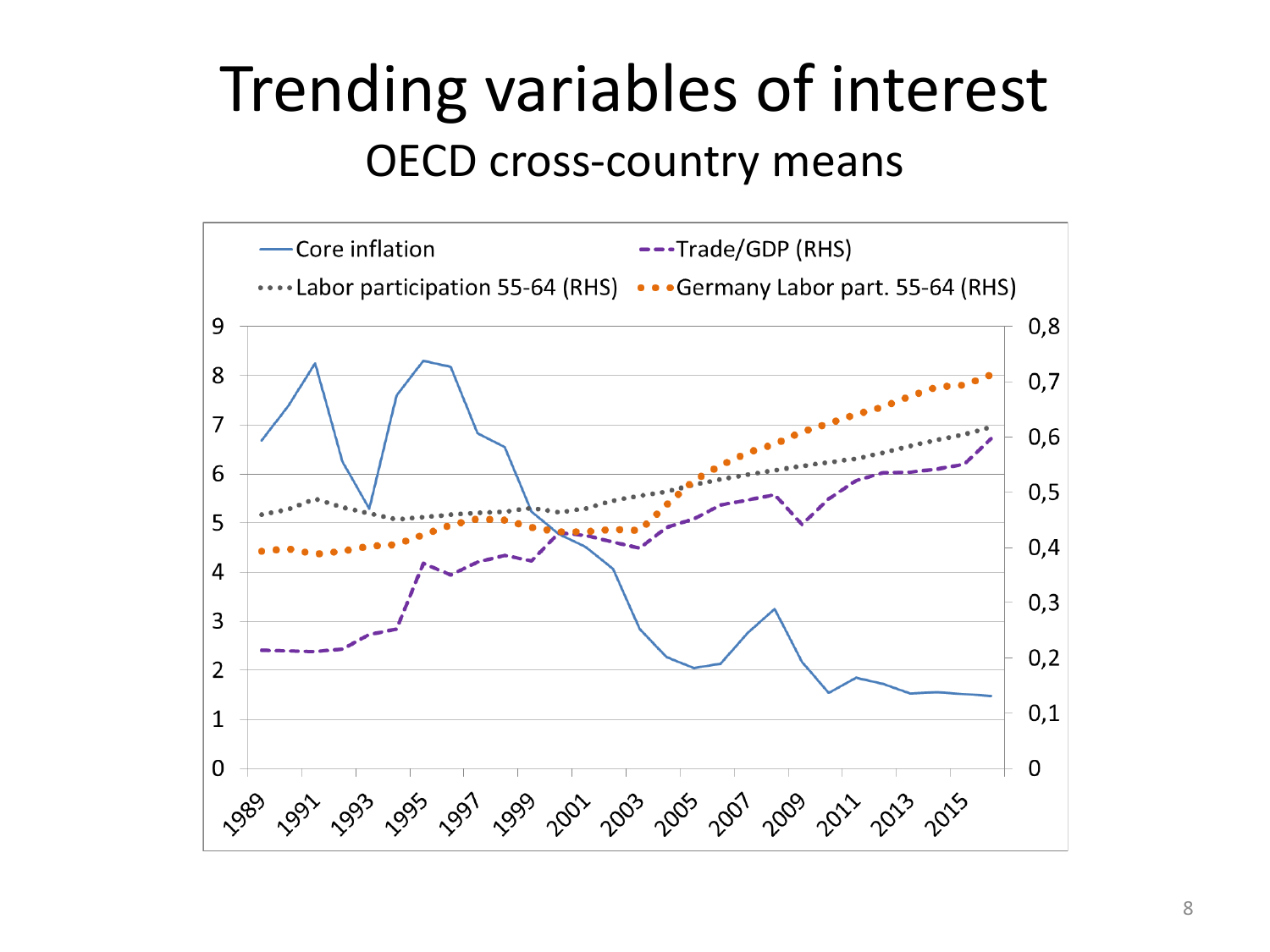### Wage Phillips curves Effects of openness and labor supply

#### **25 OECD countries 1996-2016**

|                                 | Coef    | Student T. | Coef    | Student T. | Coef    | Student T. |  |
|---------------------------------|---------|------------|---------|------------|---------|------------|--|
| Lagged core inflation           | 0,61    | 10,0       | 0,43    | 5,2        | 0,41    | 5,0        |  |
| Lagged NRJ inflation            | 0.21    | 1,7        | 0,21    | 1,7        | 0,18    | 1,4        |  |
| Productivity                    | 0,41    | 7,3        | 0,39    | 6,5        | 0,35    | 5,7        |  |
| Unemployment                    | $-0,57$ | $-12,1$    | $-0,59$ | $-11,5$    | $-0,60$ | $-11,7$    |  |
| <b>Openness</b>                 |         |            | $-4,90$ | $-2,4$     | $-1,51$ | $-0,6$     |  |
| Labor participation $>55$ years |         |            |         |            | $-0,07$ | $-2,4$     |  |
| # countries                     | 25      |            |         | 25         |         | 25         |  |
| # observations                  | 461     |            |         | 416        |         | 416        |  |

#### **8 EA countries (DE, FR, IT,ES, NL, BE, AT, FI) 1996-2016**

|                                 | Coef    | Student T. | Coef    | Student T. | Coef    | Student T. |
|---------------------------------|---------|------------|---------|------------|---------|------------|
| Lagged HICP inflation           | 0,39    | 3,3        | 0,36    | 2,8        | 0,27    | 3,3        |
| Lagged NRJ inflation            | 0,19    | 1,8        | 0,26    | 2,6        | 0,25    | 2,5        |
| Productivity                    | 0,31    | 4,7        | 0,28    | 4,5        | 0,26    | 3,9        |
| Unemployment                    | $-0,33$ | $-8,7$     | $-0,28$ | $-8,1$     | $-0,29$ | $-8,5$     |
| <b>Openness</b>                 |         |            | 1,69    | 0.9        |         |            |
| Labor participation $>55$ years |         |            |         |            | $-0,02$ | $-1,9$     |
| # countries                     | 8       |            | 8       |            | 8       |            |
| # observations                  | 155     |            | 147     |            | 147     |            |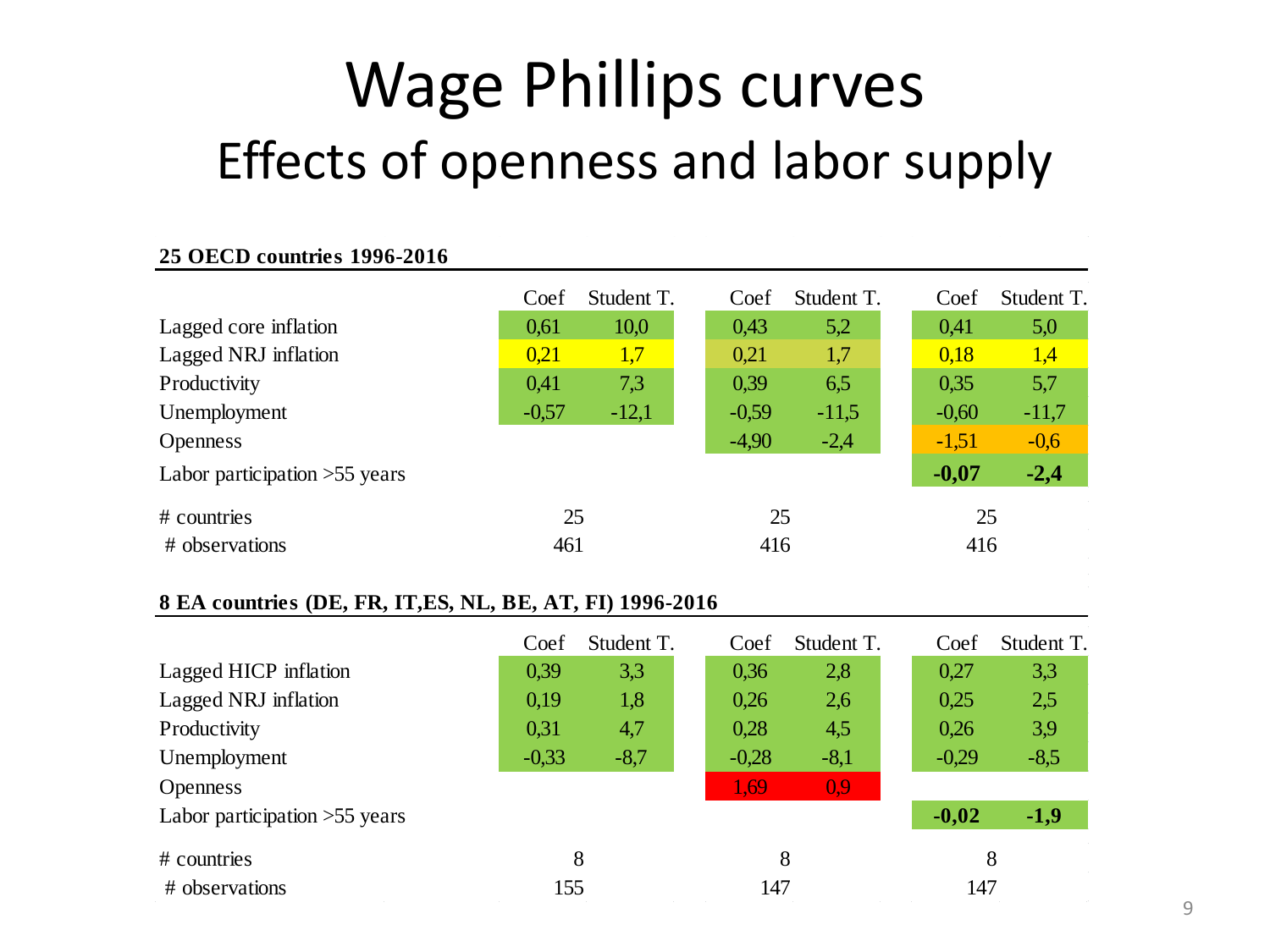## Low wage inflation and labor supply



2012-2016 mean residual = -0,6% 2012-2016 mean residual = -0,4%